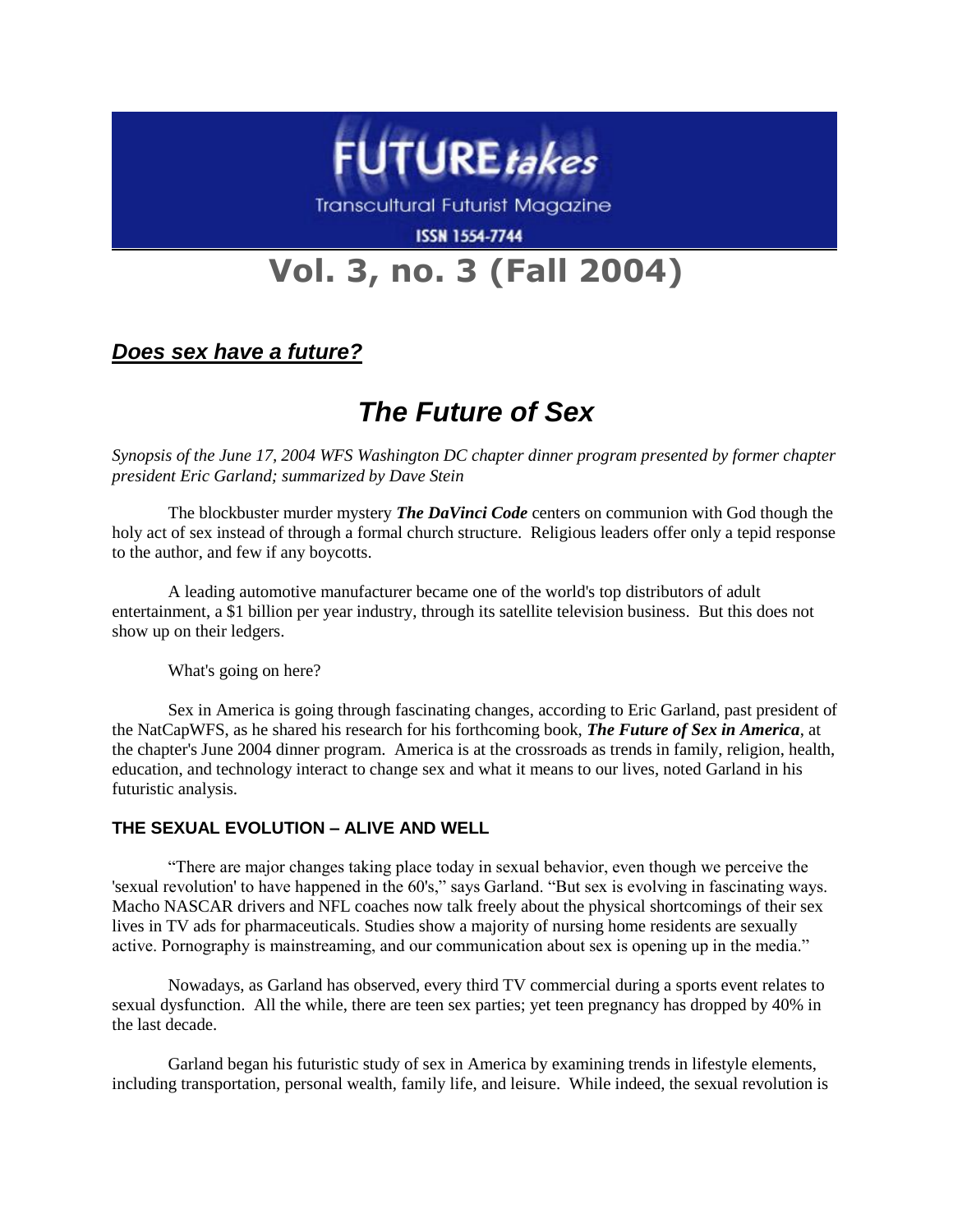often associated with "the pill" that (at least in part) freed people from the worry of "oops babies," four present social trends and three technology trends promise substantial impact of their own.

#### **SOCIAL DRIVERS**

A major driver is the reduced impact of church orthodoxy. In 1955, 49% of the US population were church goers. By 2003, this number had dropped to 41%. At one time, noted Garland, the church was an accepted authority on matters of social behavior, in some cases going beyond Biblical proscription. Holding hands was bad, particularly if you "liked" doing it – but do people hold hands when they don't like it? Girls were admonished to carry a Bible and a phone book whenever they had to ride in the back of a car with a boy – never mind that Garland was unable to find the term "phone book" in the Bible. Today, with a do-it-yourself morality and moral relativism holding sway and the church's impact correspondingly reduced, even the Judeo-Christian prohibition against coveting your neighbor's wife is heeded less often than before. Garland also noted that members of abstinence groups are more likely to be pregnant than are non-members, because the members are not taught birth control.

Another driver is demographics, particularly aging Americans. Today, there are 35 million Americans over 65 years of age. In 2020, this number will be 70 million. Nursing home populations generally range from 80 to 102 years of age, with a median age of 80.1. Furthermore, 88% of the people there at least think about sex, and there is high activity. Also, there are syphilis outbreaks in nursing homes, and men in nursing homes buy Viagra. Another shocking statistic – the #1 growth market segment in Planned Parenthood consists of women older than 65 who are divorced or who are single again. Why is this, considering that we think of sex as a young person's game? After all, who do we show on TV?

Notes Garland, the answer may lie in the fact that there is more time for people to explore sex as they live longer, in some cases approaching 50 years after the children are grown and out of the house. As a result, the older people are more active.

Not to be outdone, the younger people are impacted by a third driver, the information age, extending to internet dating. Younger people are more comfortable with IT media. IT facilitates their communication and helps them meet other people, usually with more psychological safety.

Then there are fewer taboos on discussions about sex. At one time, television might well have adhered to a rule that when they show two people kissing, one foot must remain on the floor. Contrast that with what is shown now on programs that receive good ratings, for example, two women and one man in a hot tub on cable TV. Other behaviors and lifestyles including gay and lesbian lifestyles are also presented more openly on TV. There is also ... well, I'll stop here. When people hear others talking about these behaviors, their willingness to discuss their own behaviors is less inhibited.

### **TECHNOLOGY DRIVERS**

Shifting gears, Garland then discussed the impact of various technology drivers on sex in America. One such driver is increased image technology and bandwidth, now extending to cameras in cell phones and thereby impacting privacy. With a cellphone camera, a girl might see her boyfriend with another girl (if someone snaps and e-mails the picture), and a breakup occurs. As Garland noted, however, privacy is relatively new, as it never existed in small villages. Even so, image technology can support surveillance by the "morality police" as well as a new level of voyeurism. On this point, Garland half-jokingly asked, "Where do you apply to watch the watcher?"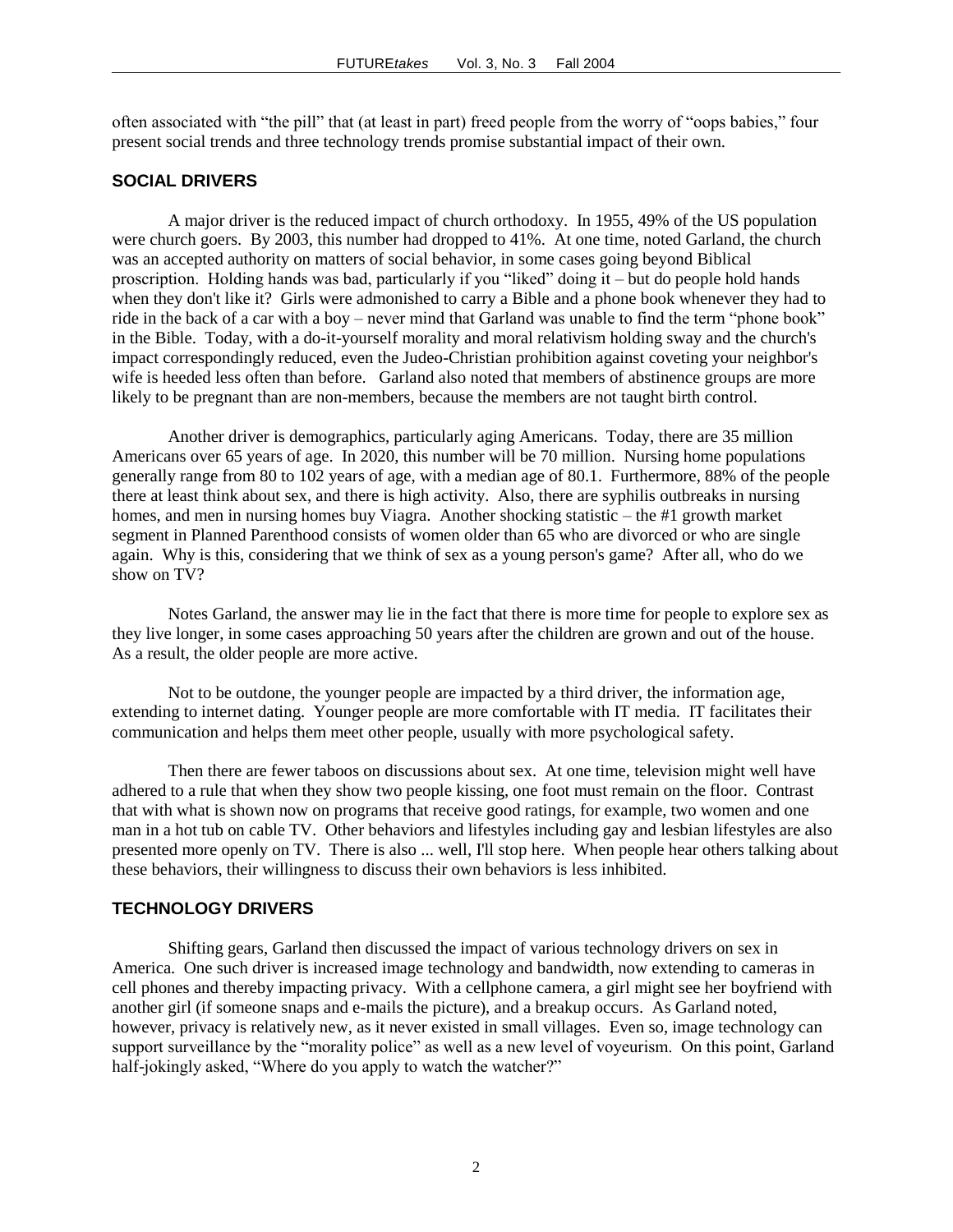Another application of image technology is pornography. As Garland observed, we are the most pornography-soaked society in history, and there is no longer a scarcity of erotic images. In fact, children can use search engines to find pornography and then clear their history bars and caches. With nothing more than a relatively commonplace wireless device, a  $7<sup>th</sup>$  grade boy can wire in pornography.

Improved healthcare is a second technology driver. Garland stated that people of his own generation once associated casual sex with the threat of death. Some of the risks of casual sex are now mitigated by improved healthcare. However, it doesn't stop here. Garland envisions that in the future, one might know if he/she has a sexually transmitted disease (STD) before potentially putting others at risk. He further anticipates that someday, devices in one's home will indicate if a person there (presumably a houseguest) is interested. After all, costs are down for computer processing and memory chips. Garland boldly predicted that this may happen sooner than five years from now.

The remaining frontier is sex toys. Garland predicts that one day we will have the "orgasmatron." Noting the research being done on spinal column injuries, he explored the possibility of implantable devices that are wired into the spinal column. In addition, there are already virtual devices that let one experience the pressure and texture of an object, and development is marching on. For example, you might someday experience a virtual apple via goggles and virtual reality gloves. When you grasp the virtual apple, the glove provides the physical resistance and tactile sensations. Imagine shaking hands with Abraham Lincoln and feeling the pressure of his grip! Where is this leading, asked Garland – to a full-body virtual reality suit?

### **WHERE DO THESE TRENDS CONVERGE?**

Garland concluded by speculating on possible convergence and interactions of these trends. For example, with fewer inhibitions against discussing one's own behavior, groups of people who think that a certain behavior is OK can get together in cyberspace. Finding a partner online is more acceptable now, but Garland also noted that IT also facilitates unacceptable behavior such as child pornography. Finally, he suggested that people might treat each other more humanely but that sex may become more dehumanized.

The good news, says Garland, is that Americans will explore sex for decades with less threat of disease, fewer unwanted pregnancies, and more emotional confidence, and they will continue healthy sexuality longer than any previous generations.

### **Q&A (and comments!)**

*C. The threshold of what is pornographic will increase such that nothing is so pornographic anymore.*

- A. One can't judge tomorrow by today's values.
- *C. We might someday have the capability for a person to record all of his/her sensations and sell them.*
- A. Yes, but first there will need to be more research in biotechnology and neurotransmitters.
- *Q. Are there any mitigating trends or countertrends?*

A. Yes. For example, there is increased fundamentalism in various religions including Judaism, Christianity, and Islam. This may be a response to a decline in church, synagogue, and mosque relevance. With the shrinking adherence, those people who remain followers of mainstream religion are more vocal.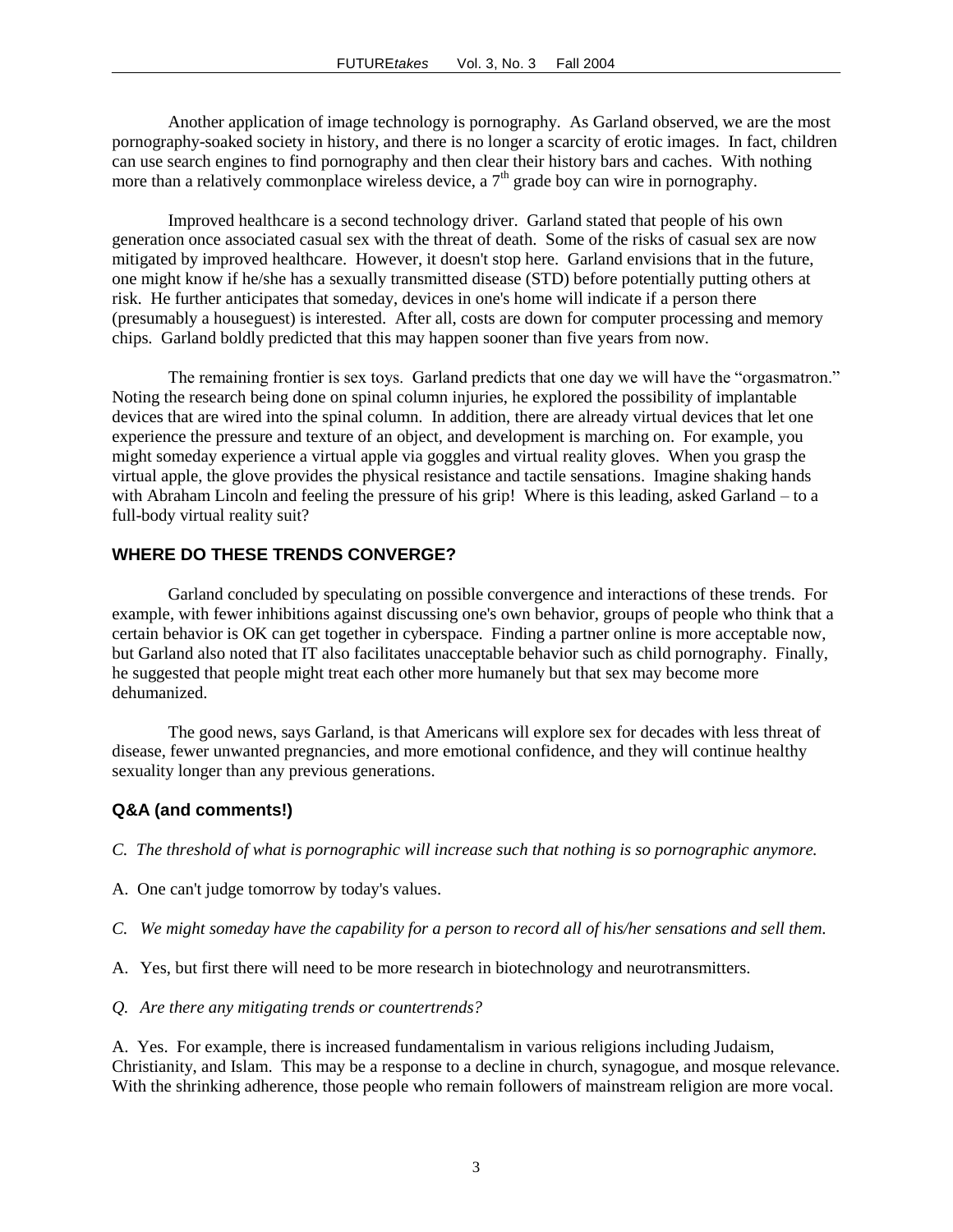Also, as a backlash, some people identify more with religion. "I follow God." Furthermore, some people want to raise their children in a way that they deem right, or they see society falling apart.

During the Q&A period, Garland also presented point-of-sale data for adult video sales and rentals. According to the data, which are not always indicative on the end users, the largest customer group is middle-age women. Next are younger men, followed by older men. Fourth place goes to college age girls.

### **BACK TO THE PRESENT**

Like all of the NatCapWFS dinner programs, this one did not last forever. However, it provided an evening of insight and provocation about one of the principal facets of life as a human. If you missed it, then you missed the time of your life. As the incumbent chapter president, Limor Schafman, had stated prior to the program, "We invited Mr. Garland because his talk on the future of sex illustrates an important aspect of the World Future Society's role as a center for study, exploration and analysis of world trends that affect our lives, and which we can use to create the future we want."

### *The Program Goes On!*

*How could we possibly end a program like this one? Here's some follow-on discussion from the chapter's interactive Web forum, just for you!*

Eric [Garland](javascript:void(0)) posted Fri June 18 2004 12:34 PM

Hello NatCapWFS members,

OK, so what struck you as interesting, unusual, wrong, insane, true, or prosaic about my talk on June 17?

The one thing I think *even more* is that this topic requires more research, and more original research at that.

Human beings are complex, and I have increasing respect for them!

### **Thread 1**

Dave Montgomery posted Sat June 19 2004 12:18 PM

In response to the concern that you should know more about previous research: You may want to find a book by Esther Gwinnell, Online Seductions: Falling in Love with Strangers on the Internet (Kodansha International). Gwinnell is a psychiatrist who has analyzed romance by email.

Eric Garland posted Sat June 19 2004 03:57 PM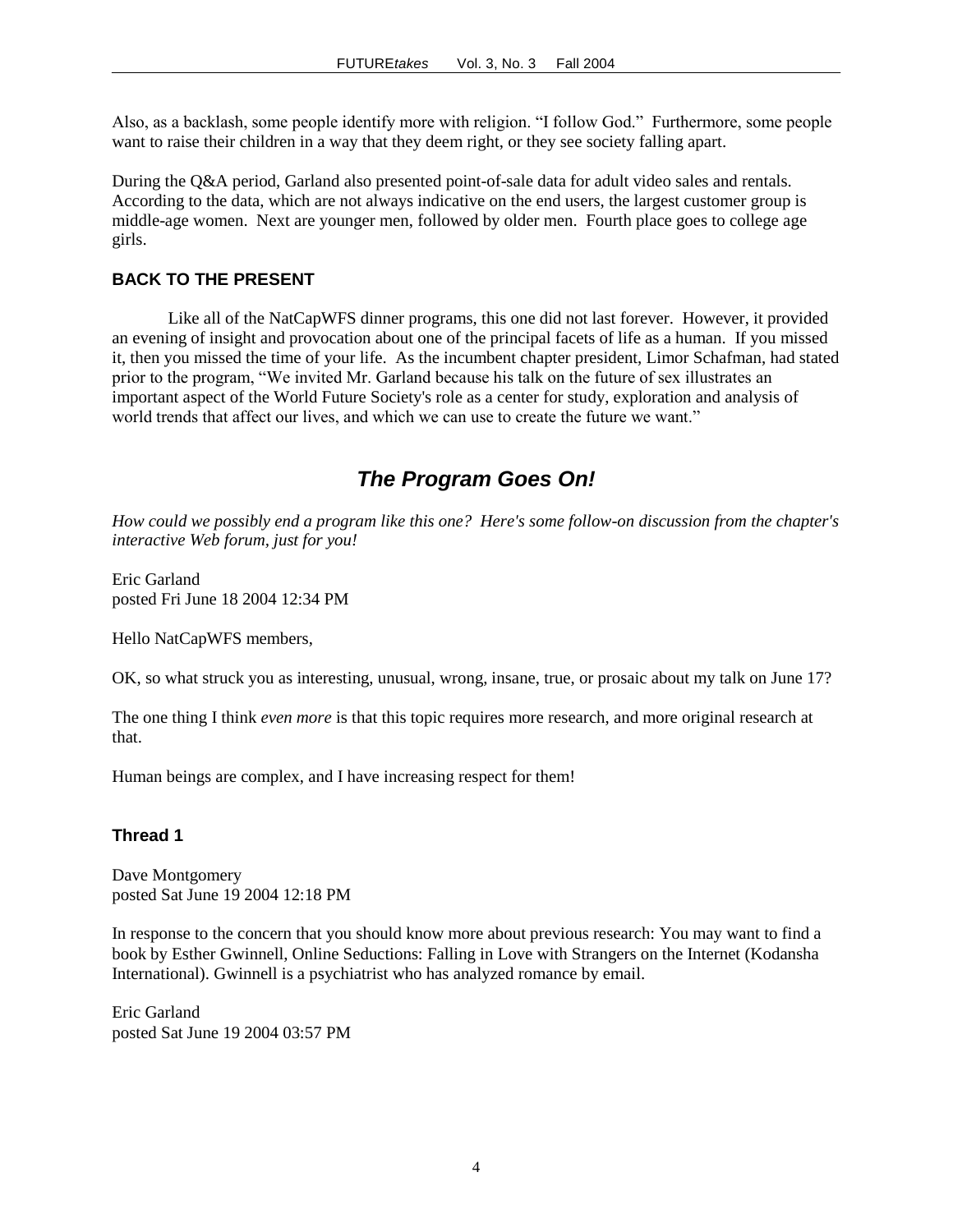Fascinating! I shall give it a look.

Also, there's a book on the neurochemistry of love and lust that I am really into.

[Ken Harris](javascript:void(0)) posted Mon June 21 2004 06:43 AM

I much enjoyed Eric's talk. It is the kind of lively meeting we need to have to attract attendance at the beginning of summer. He has obviously done a lot of research on the subject. However, I still think he needs to respond more adequately to the question I asked on what could turn the trends he has discovered around. Trends are not usually immutable; there are counterforces working against them. If they were immutable, anyone could be a futurist. A key to being a futurist professional is to be able to spot the things that may make the future unlike the recent past. There have been major changes in sexual mores in history (e.g., the restoration period in 17th century England); these probably can happen again.

Eric Garland posted Mon June 21 2004 08:58 AM

Ken, thanks for your kind comments and I agree with you on the need for a deeper understanding of how these existing trends could be further diverted in the future. I think that Joe made similar comments.

For example, I wonder what the overall trend of more personalized health information will do. I have made identified trends in the possibility of telemedicine where you know if you have STDs. Planned Parenthood, on the other hand, recommends that you have counselors give you this information so that you don't freak out if you are told you have a health condition – especially HIV. Perhaps we will have public health campaigns to make sure you share health information with your doctors instead of just keeping it to yourself.

Also, I was watching history channel program on the history of sex last night – it was fascinating! Especially about the fact that sexual mores have changed several times throughout the past. I am careful to make the distinction that we are living "traditionally" and that we're moving into some brave new world – I think there have been changes throughout, I would like to describe the next round of changes.

Jay Herson posted Tue June 29 2004 04:01 AM

Eric didn't mention anything about legalization of prostitution at his talk. Do you see that as something that is coming in at least some states in the US, foreign countries?

Dave Stein posted Wed August 04 2004 06:44 PM

Eric,

Your presentation on the future of sex was indeed enlightening! Although the subject of divorce was not a major element of your talk, I'm interested in your views on factors that influence divorce rates.

According to the *Pocket World in Figures, 2004 Edition*, published by *The Economist*, the United States has the highest divorce rates in the world. Might this not be a consequence, at least in part, of our being a "throw away" society? Examples: long ago, people tried to repair and preserve their belongings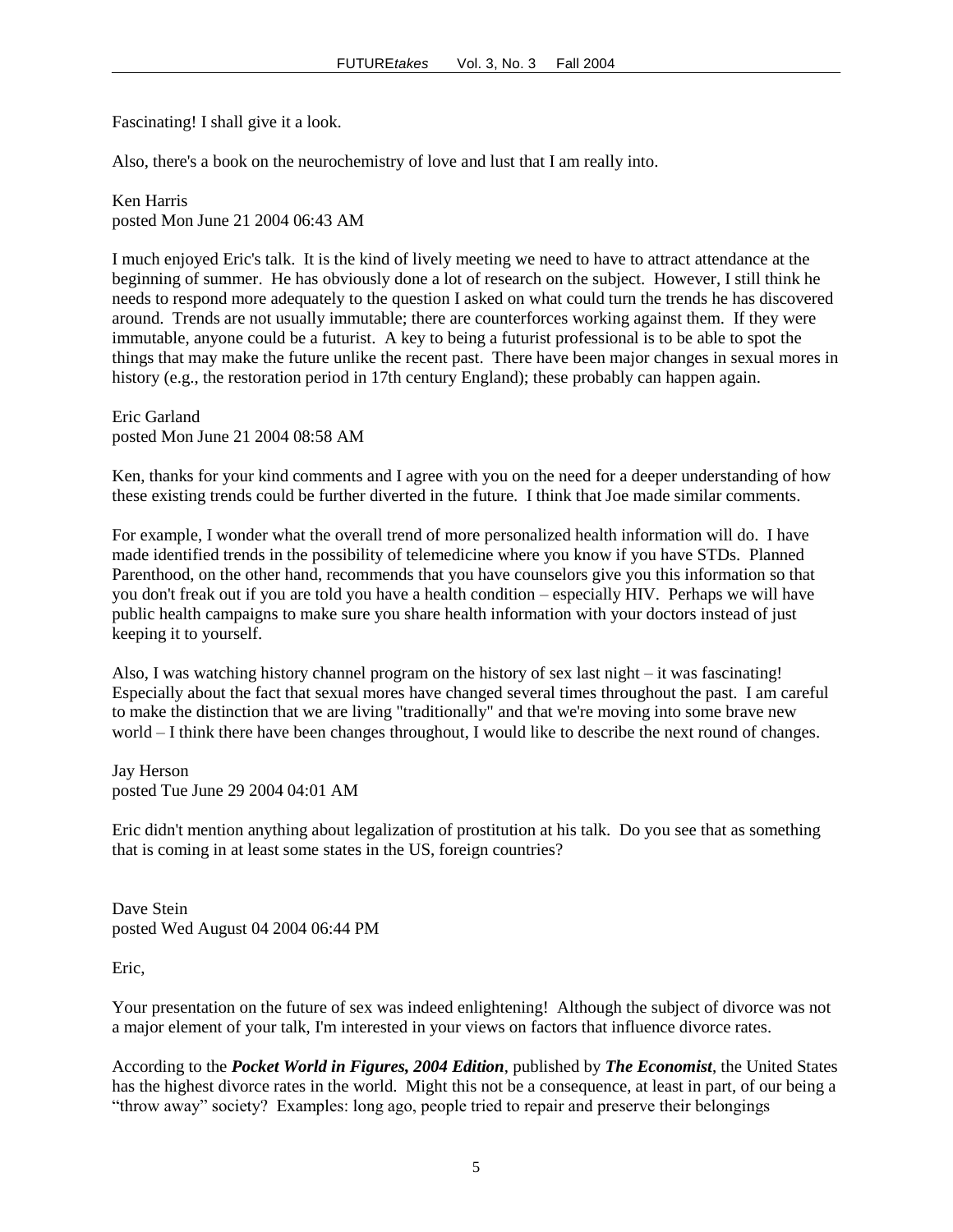whenever possible, but now, replacement is often more economical and more convenient than repair. Furthermore, many people buy new cars and throw away (trade in) their old ones. More recently, a number of corporations have begun throwing away (laying off) workers who no longer add to the bottom line. Has the "throw away" mindset now migrated to marriage?

Dave Stein

### **Thread 2**

Eric Garland posted Mon June 21 2004 11:45 AM

I was wondering what kinds of trends, forces, and events you are all seeing that intrigue you about where the future of sex is going.

For example, it was brought up at the meeting that today's teens have a more tolerant attitude toward oral sex, that it has become "advanced kissing." What could that mean?

My favorite is noticing that somewhere along the line, it became cool to talk about erectile dysfunction.

I still don't know thought that Mike Ditka, coach of the Chicago Bears, was an effective advocate for *anything* to do with sex.

Anything fun you all are picking up?

John Meagher posted Tue June 22 2004 10:24 AM

Eric,

I think research into mental health states, happiness and sexual activity or its lack thereof would be very useful. Perhaps this has been done.

Will Aldous Huxley's prediction in Brave New World, where he proclaimed "promiscuity is a public duty" or something very similar become the new sexual moral after life threatening diseases are conquered or controlled?

Will science support a link between great health, mentally and physically and sexual activity? Similar to nutrition, do humans need a certain amount of sexual activity to remain healthy? What is the variants in individuals, some need more and perhaps others less – do we have parameters to determine what is best? Does celibacy lead to physical and mental dysfunction for the many, while some reap its benefits? Ergo – some of the problems that the Catholic church is experiencing, and other religions as well that restrict sexual activity severely may simply be a normal bell curve reaction over time to humans living under excessive constraint.

Are there serious epidemiologists researching or looking for associations in these questions, at all? If so, that may reveal some new and interesting trends and associations useful for your text.

I found your research that single men have sex in recent survey once every three months, compared to married folk with about once a week to be low from what I remember way back in the 70's and 80's. I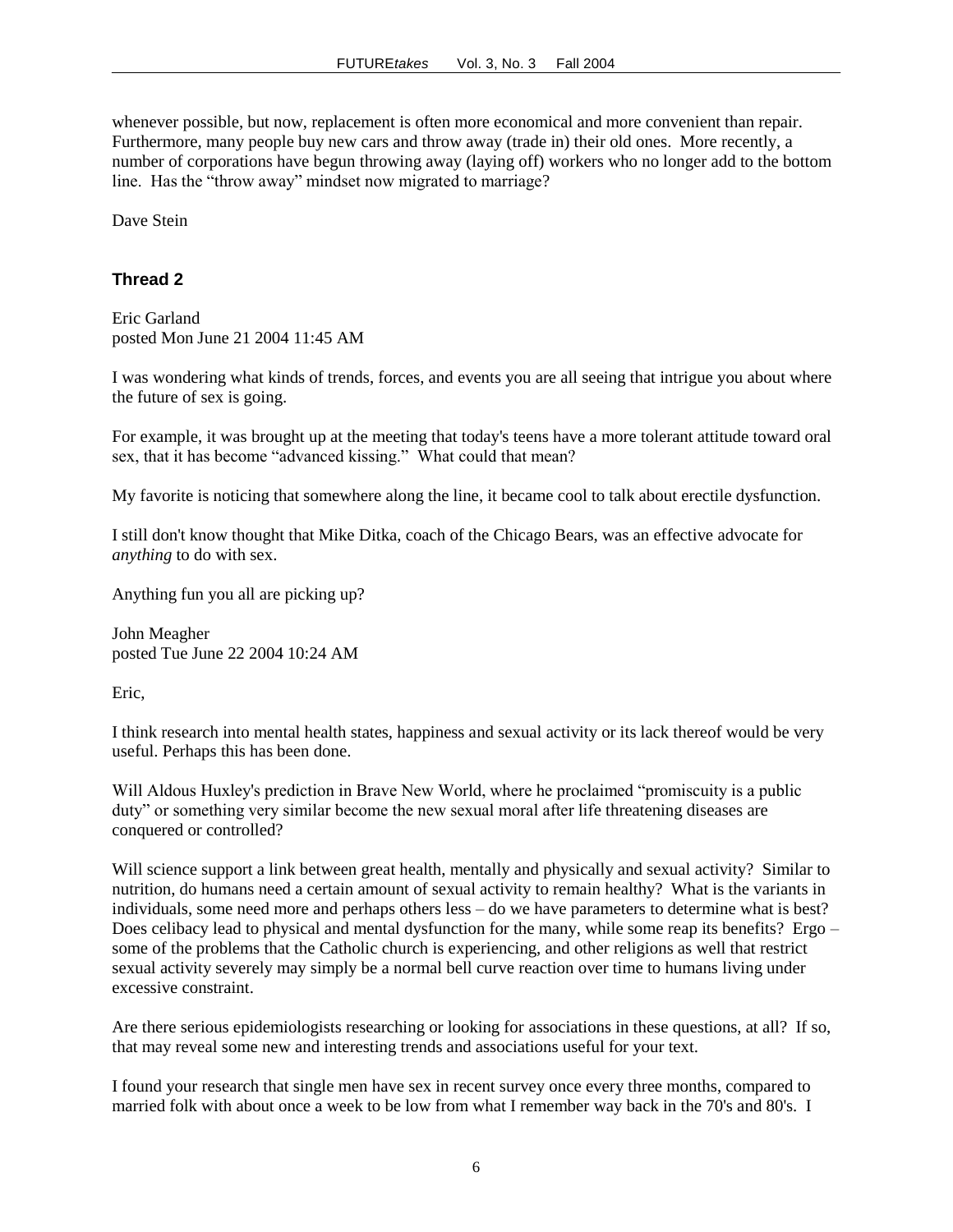have seen some shows and articles that indicate that the two earner family has added stress and sex activity is down for marrieds with kids substantially, perhaps life in general is more busy. For your book it may be interesting to compare sexual activity trends in different nations, different decades and uncover if there is a relationship to reduced anxiety, tension, stress or depression or increased wellness and happiness related to sex activity in those societies.

John M

Eric Garland posted Tue June 22 2004 12:55 PM

The relative sexual frequency of single men did strike me as a little low, but I think that there are some cultural issues associated with the statistics. The study was global and not just America. For example, in cultures where there are more restrictions for females before marriage, single males may not engage in the same type of premarital sex that has become common. You add that in with those who don't date much, and the average for single men may drop to that low of once every three months.

Jonathan Peck posted Fri June 25 2004 01:44 PM

The averages in sexual activity and the distribution are discussed in a very interesting way by Barabasi in his book Linked. The majority of people have between one and ten sexual partners during their lives, while a minority has dozens. A few (Gaetan Dugas reportedly had 250 sexual partners a year and Wilt Chamberlain claimed to have sex with 20,000 women) outliers have many more. I think the distribution across cultures and ages may be much more illuminating than the averages.

Eric Garland posted Sat June 26 2004 08:41 AM

Yes, statistics are really misleading here in many cases. For example, I think the "once a fiscal quarter" averages is distributed around the world by culture  $-i$  f your village will violently aggress women for premarital sex, then as a male, premarital sex is less regular than, say, at an American university.

Bill Wyman, bass player for the Rolling Stones, reported a number of partners similar to Wilt Chamberlain. This must be distorted, since...hey...he's the *bass player*... I can attest to the unlikeliness of such a claim.

### **Thread 3**

Eric Garland posted Mon June 21 2004 09:07 AM

In my presentation, I assert that strict church dogma is losing its influence in guiding how individuals pursue their sex lives. I believe that fewer people choose their behaviors because of the notion of sin and more on a variety of right/wrong and "personal choice" credos.

And yet, we have a sitting president who is actively pursuing policies of abstinence for teenagers.

Is the church losing steam?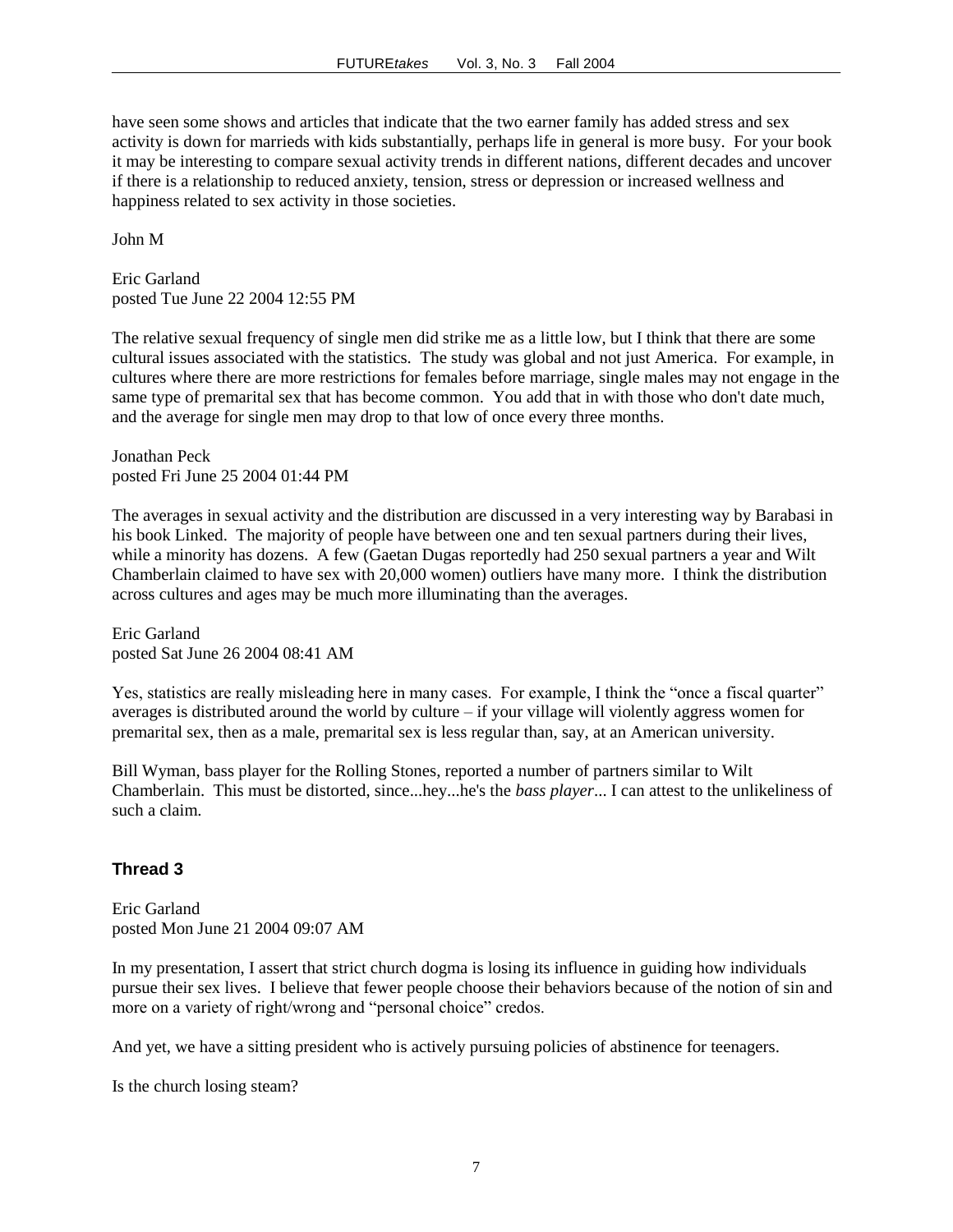Are fundamentalists gaining power or just a louder voice?

When Gen X has teenagers who grew up without this dogma, how will morality feature into their sexual decisions?

John Meagher posted Tue June 22 2004 10:55 AM

Eric,

I think this weeks issue of Time talks about faith and politics and delves into issues of influence on morals and sex tangentially. A split in the Republican party to form an Evangelical wing of the GOP was discussed as a possibility, not in the near future of months but perhaps sometime soon because of the heavy influence of religion on platform positions causing a rift between moderates in GOP.

Stanley Greenberg in the Two Americas found similar evidence to what you presented that church going is on a decline since a peak in 1980 ish. However those that are faithful are ardently so and lines seem to be hardening in terms of philosophy between church goers and non-goers in political terms, and this gets into sexually charged issues of abortion, gay marriage, stem cell research/new reproduction methods and sex education in schools heavily.

Over the weekend we saw the movie "Saved." It raised some interesting points regarding U.S. teens and the influences of modern adaptations of religion on their current thinking about sex. For some populations in our society church will have major influence for some time to come.

We may see a bifurcated society, where church influence is strong and another sector where it is very weak on sexual mores. How big of a difference and how this will change is an interesting question.

I think in the INTERNET age more individuals will be making their own decisions on sex and less reliant on church dictates. This will carry over to other areas as well as more people read and interpret various faith traditions more as individuals with less than 100% conformity to church dogma.

This will have profound impacts in our society but the effects in more religious/politically linked societies will be even greater.

John M

### **Thread 4**

Eric Garland posted Mon June 21 2004 11:41 AM

A comment from the audience was very interesting. More people are relating by way of online communities, but is this leading us to dehumanizing one another?

When people are represented by pixels, does this lead people to a lack of empathy, and if so, what could be the implications of this?

**Thread 5**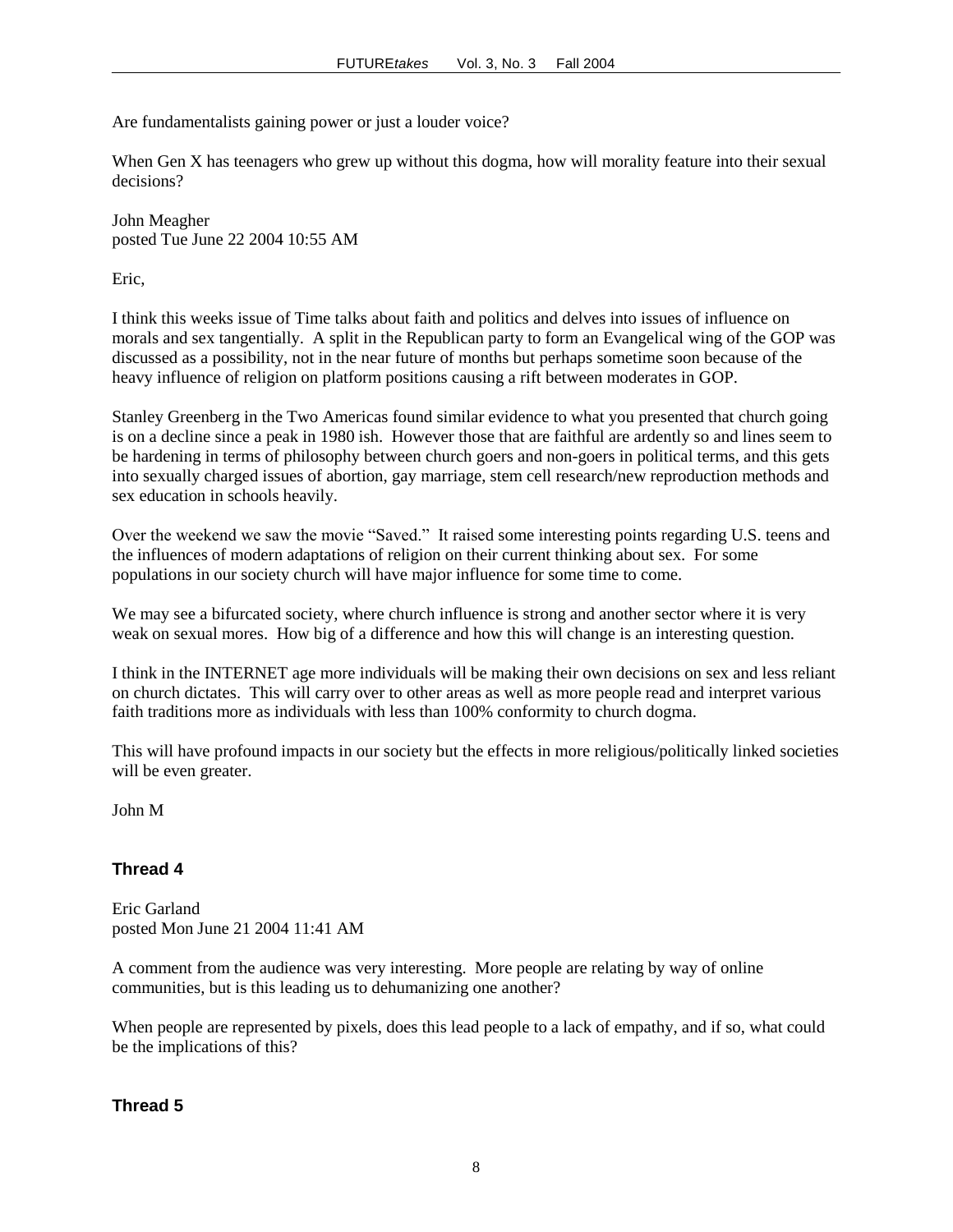Eric Garland posted Mon June 21 2004 11:39 AM

My third point was on the open discussion of behaviors that were formerly taboo, such as homosexuality and other alternative lifestyles. Far from the days when Luci and Desi couldn't be shown sleeping in a double bed, mass media features open examination of many issues in sexuality that have not been discussed on public airwaves.

Do you think this kind of open discussion is a first in America?

Is this really getting beyond Victorian prudery?

What will future generations take to be taboo? Or will the notion of feeling bad about your sexual proclivities be antiquated for them?

### **Thread 6**

Eric Garland posted Mon June 21 2004 09:17 AM

Between haptics ("telefeel") and VR goggles, we are approaching software simulations of sex that could fool our brains quite convincingly.

The implications of this as a sex toy are somewhat obvious. But I wonder, when these virtual fantasies can be created entirely by software simulation, how will we deal with potential for "thought crimes?"

Violent adult films and child pornography, unfortunately, have a market. These films are illegal primarily because those involved in the making of these films are criminally harmed.

As animation software achieves a level at which images can be mistake for reality – fooling our ideas as to color, light, shadow, depth, and flowing movement – we won't know the difference between real films, real actors, and simulations.

How will we as a society deal with virtual snuff films or child pornography? While technically nobody will be harmed in the making of these films, will we outlaw the encouragement of heinous behavior? Or might we say, "You fantasies are your own business, we will judge your behavior."

My guess is that by 2020 animation software and display technologies will push us toward some of these questions.

### **Thread 7**

Eric Garland posted Mon June 21 2004 09:03 AM

At the WFS meeting we talked about how this generation will be the first not to experience a relative scarcity of erotic material – porn/erotica of a number of types is everywhere online, and only a click away for anyone interested.